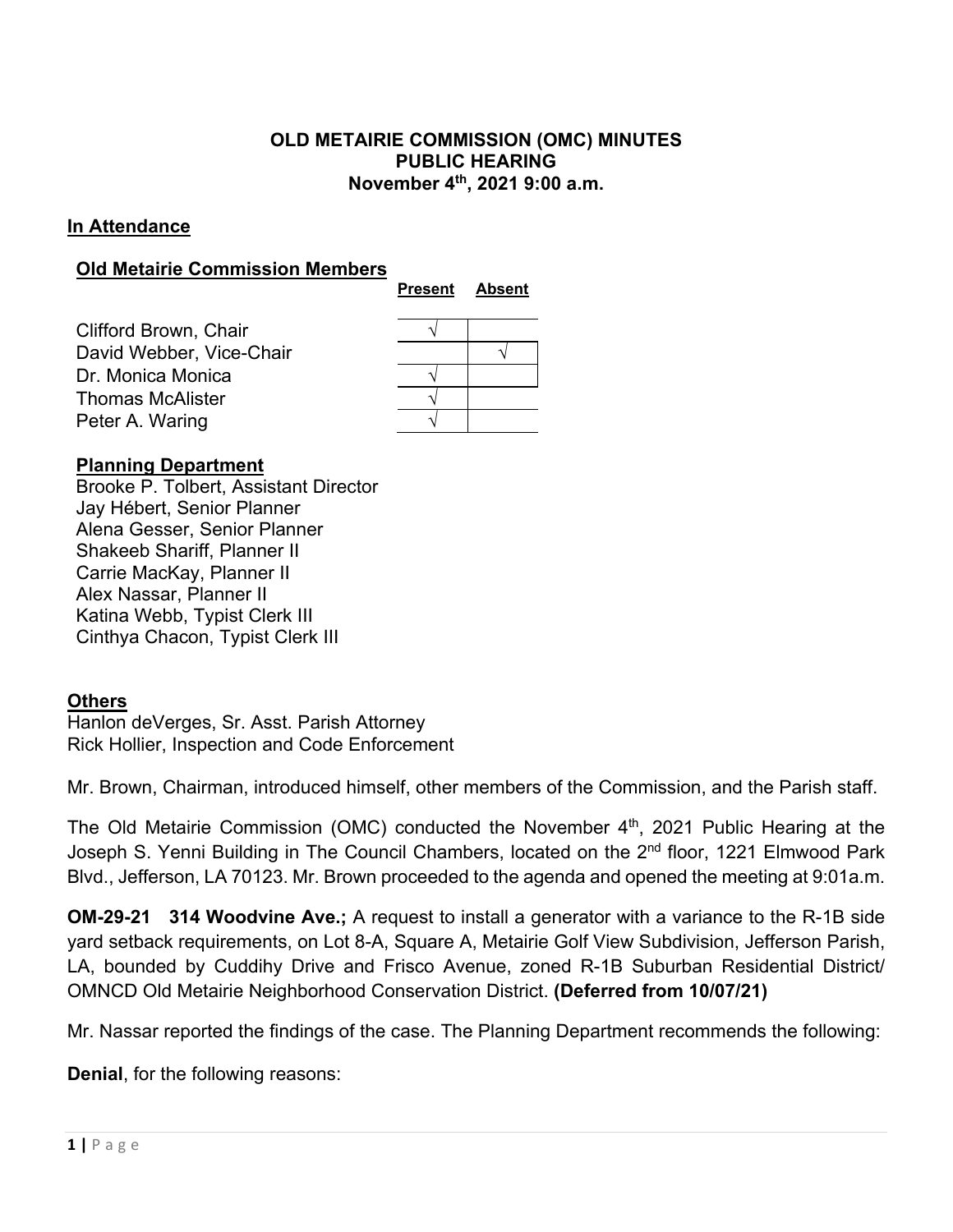- The OMNCD design guidelines encourage the preservation of spacing between structures to contribute to the open character of the district. The proposal does not comply with the 7 ft. side yard setback requirements for the R-1B zoning district.
- Ample space exists within the site to relocate the equipment to a permitted area.

Mr. Brown opened the floor for the applicant/representative to speak.

Glen Ansardi, 314 Woodvine Avenue, owner of the property. Mr. Ansardi stated this case was on the agenda on the October 7<sup>th</sup>, 2021 OMC Public Hearing. Mr. Ansardi stated when he found out from the Planner, Mr. Nassar that they were going to recommend denial for the variance request; he asked for a postponement so he could meet with his contractor again and following his suggestion, see if they could find another place in his backyard where he could put this generator. They did locate a place in the backyard. Mr. Ansardi stated his lot is irregular shaped as you can see on the plans, and in order to install a generator back there he would have to dig a 2 ft. trench through his backyard from the side of his house which would considerably increase the installation cost and the trench would unnecessarily cut through some huge roots, a big root system he has for a large Sycamore tree in the backyard. Mr. Ansardi stated the parish arborist came to inspect the proposed location and he thinks it's included in the report, although the Planning Department didn't mention it; and he said that digging that trench would jeopardize that huge Sycamore tree, making it unstable, possibly killing it. So, it was his recommendation as the parish arborist that the variance be granted in order to save the tree. Mr. Ansardi asks for consideration to allow him to place the generator in the side yard and save the tree. Mr. Ansardi stated he had his own arborist as part of the submission package and he also agreed with the parish arborist, that it would put the tree in danger and he also recommends for the variance to be granted.

Mr. Brown opened the floor for any proponents to speak. There were none.

Mr. Brown opened the floor for any opponents to speak. There were none.

Mr. Brown opened the floor for comments from the Commissioners.

Dr. Monica asked Mr. Ansardi if this can't be placed anywhere else in the rear yard without digging this sort of trench that would enable potential damage to the tree?

Mr. Ansardi stated that as they could see on the plot plan, his backyard is kind of narrow and elongated and the tree is depicted on it. He stated it's a huge tree and the space between the house and the landscaping is only about 10 ft. and it's full of roots from that tree and that's the only path you can use to get to the location.

There was a small discussion between Dr. Monica and Mr. Ansardi regarding the building of the trench and the most economical way of making this installation.

Mr. McAlister asked Mr. Ansardi if the Sycamore tree is the one identified on the BFM survey as Maple?

Mr. Ansardi confirmed it is.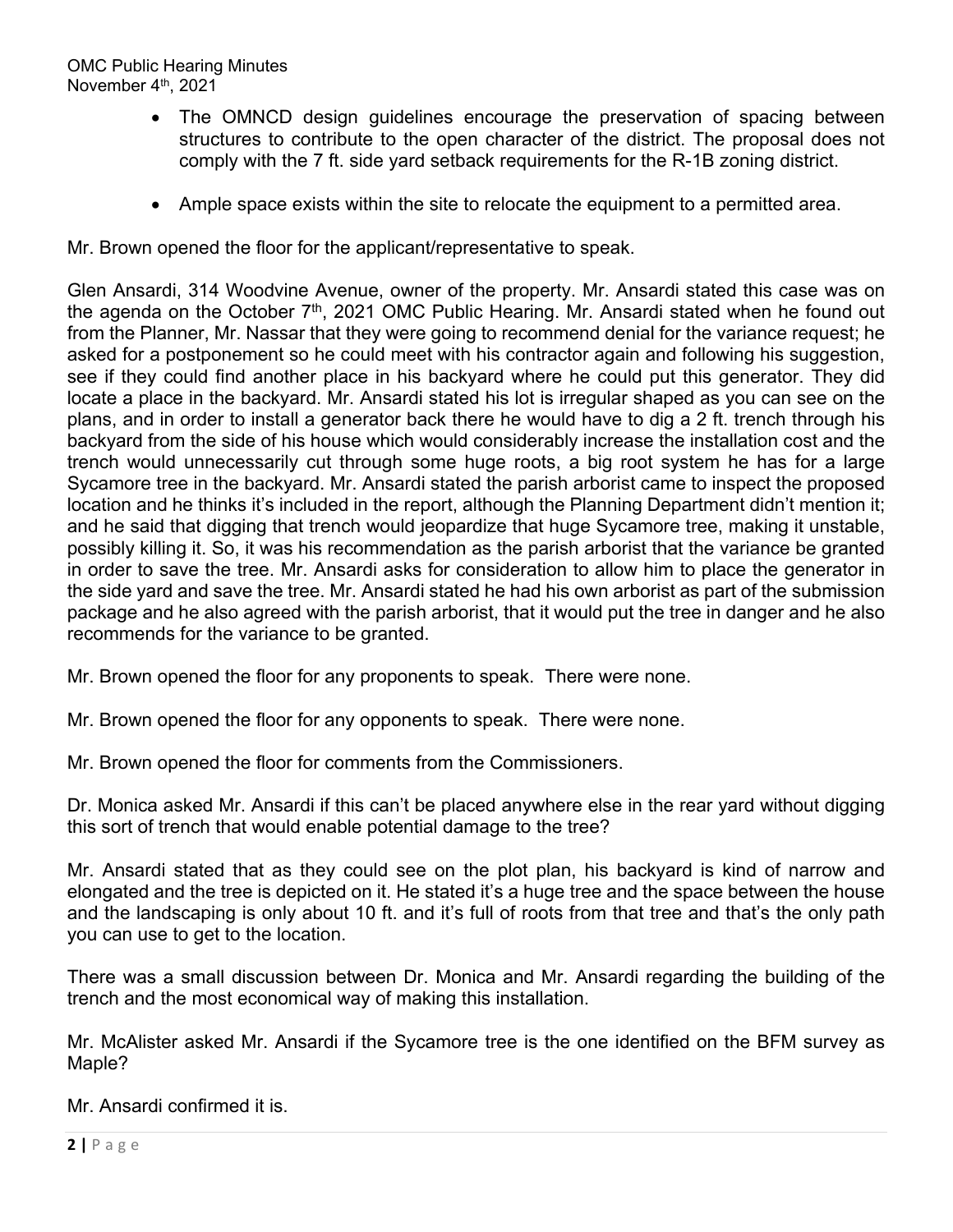Dr. Monica asked if Mr. Bernard Wisnowski, Parish Arborist, would come to up to the podium and just give a percentage of what are the chances that they would kill this tree?

Mr. Wisnowski stated probably an 80% chance. He stated this tree is probably 70 ft. – 80 ft. tall. In diameter is probably close to 36 in. – 40 in. It's a mature Sycamore. The roots of this tree encompasses the entire backyard of Mr. Ansardi's residence.

Mr. McAlister had a discussion with Mr. Ansardi regarding the setback of the generator, and its proximity of their next-door neighbor's house given the fact that he needs a setback that's close to the boundary line. Mr. Ansardi stated right across the fence from his house is his neighbor's generator and his neighbor's generator would be next to his neighbor's garage. His neighbor's generator is within the 7 ft. setback.

Mr. Waring, Mr. Wisnowski, and Mr. Ansardi had a small discussion regarding a fire proof enclosure around this generator that was required by the parish. Mr. Waring asked Mr. Ansardi if it was possible he considered running all the lines (gas and electric) above ground, and if there has been any exploration of that as an option. Mr. Ansardi stated not that he's aware of. Mr. Waring mentioned that his generator lines run above ground without going in the ground, so has there been any exploration of that as an option? Mr. Ansardi, said not that he is aware of. For best safety practices he would not want to run the generator lines above ground.

There was a small discussion between Mr. Waring, Mr. Ansardi and Mr. Wisnowski, about a possibility of maybe consider using air spades or air knives to create these trenches. Mr. Ansardi stated he wasn't familiar with what Mr. Waring was suggesting and he was only repeating what his contractor told him. Mr. Waring suggested the idea of using air spades and air knives to route the piping through without destroying the roots. Mr. Wisnowski stated that certainly could be an option (to save the tree) but of course it's going to increase the cost to Mr. Ansardi for the installation of the generator.

Mr. Ansardi stated the project installed on the side yard would be a \$14,000 project, to install it on the backyard and do the trenching would add another \$9,000 to the project cost, which certainly most people would want to avoid. And he stated even though he's not familiar with the procedure Mr. Waring was talking about, based on what Mr. Wisnowski was saying, that's going to add to the cost. It would almost be cost prohibitive to do an installation like that, in his opinion.

Dr. Monica asked, what about running the lines above? Mr. Ansardi stated he didn't know how you could run it along the side of the house. The location in his rear yard is 20 ft. away from his house. At some point you would have to trench. The tree is huge and the root system fills up the backyard.

Mr. Wisnowski stated in order for Mr. Ansardi to get to the second proposed location, the line would have to be run essentially parallel to this house and then cut across the entire rear yard to the North West corner of the yard.

Dr. Monica stated she wanted to add, before the commission voted, that this is a hardship lot. She also stated she's not for variances, but she appreciates the uniqueness of the lot & the uniqueness of the cost; and if she could have some sort of record in the Minutes that this is considered a hardship lot, she knows she can defend her vote in the future with other generator variances.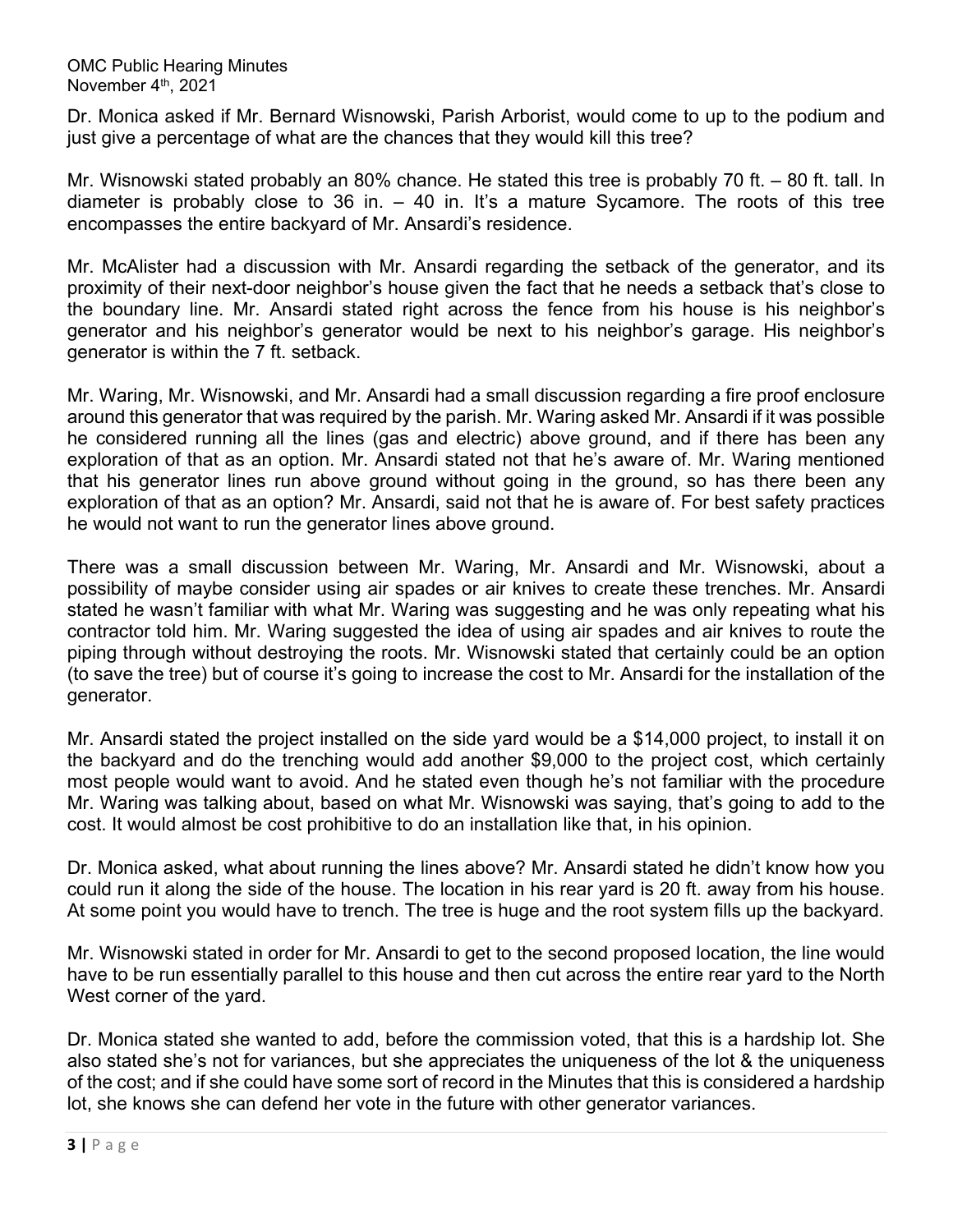Mr. Brown agreed with Dr. Monica and stated every lot is different and you have to treat every case separately. Mr. McAlister mentioned that he is typically not a variance grantor, but has an open mind about generators people bring to them after the fact the house has been there for a while because when the house was built generators like this didn't exist. It would be a different situation if they were talking about new construction with a requested variance for the generator. This situation is a stereotypical hardship warranting a variance. The applicant has explored relocating it to avoid the issue, and the Parish Arborist has said that it would surely kill a protected tree. His neighbor's generator is on the other side of fence, so it's not going to be a disturbance to his neighbor. So he sees no reason not to grant this variance.

Mr. Waring asked for them to just be conscious of how the generator is positioned, so that they take into account the directions of the exhaust flow.

Mr. Brown asked for a motion of recommendation on for OM-29-21.

Dr. Monica made a motion of approval for OM-29-21. Mr. McAlister seconded the motion.

Ms. Chacon called the roll on the motion:

|               | Aye Nay |
|---------------|---------|
| Mr. Brown     |         |
| Dr. Monica    |         |
| Mr. McAlister |         |
| Mr. Waring    |         |

The ayes have it by a vote of 4 to 0. With 1 absent. The motion for approval was approved.

**OM-28-21 305 Hector Ave.;** A request to approve a pergola in the required side yard with a variance to the side yard setback, on Lot B, Square 7, Metairie Suburb Subdivision, Jefferson Parish, LA, bounded by Avenue B, Betz Ave., and Duplessis St., zoned R-1A Single Family Residential/ OMNCD Old Metairie Neighborhood Conservation District. (Council District 5)

Ms. MacKay reported the findings of the case. The Planning Department recommends the following:

**Approval** for the following reasons:

• The open-air design of the pergola is complimentary to the backyard space design and does not infringe upon the open-air character of the site.

Mr. Brown opened the floor for the applicant/representative to speak.

Mr. Sam Walmsley, son of the owner's, Hughes and Diane Walmsley. Mr. Sam Walmsley stated that back in 2014, his father and step-mother submitted approval via Mr. McClung, the architect who built the pool, patio and landscape. In all of those written plans, it was understood by the architect that all the plans in entirety were approved. Mr. Sam Walmsley stated that from what they understand, the pergola was not included in the approval and didn't realize this until ironically putting in a generator, and the Commission came out and saw the pergola identified was not originally included as a permitted structure in the original plans and that's why they are here 7 years later.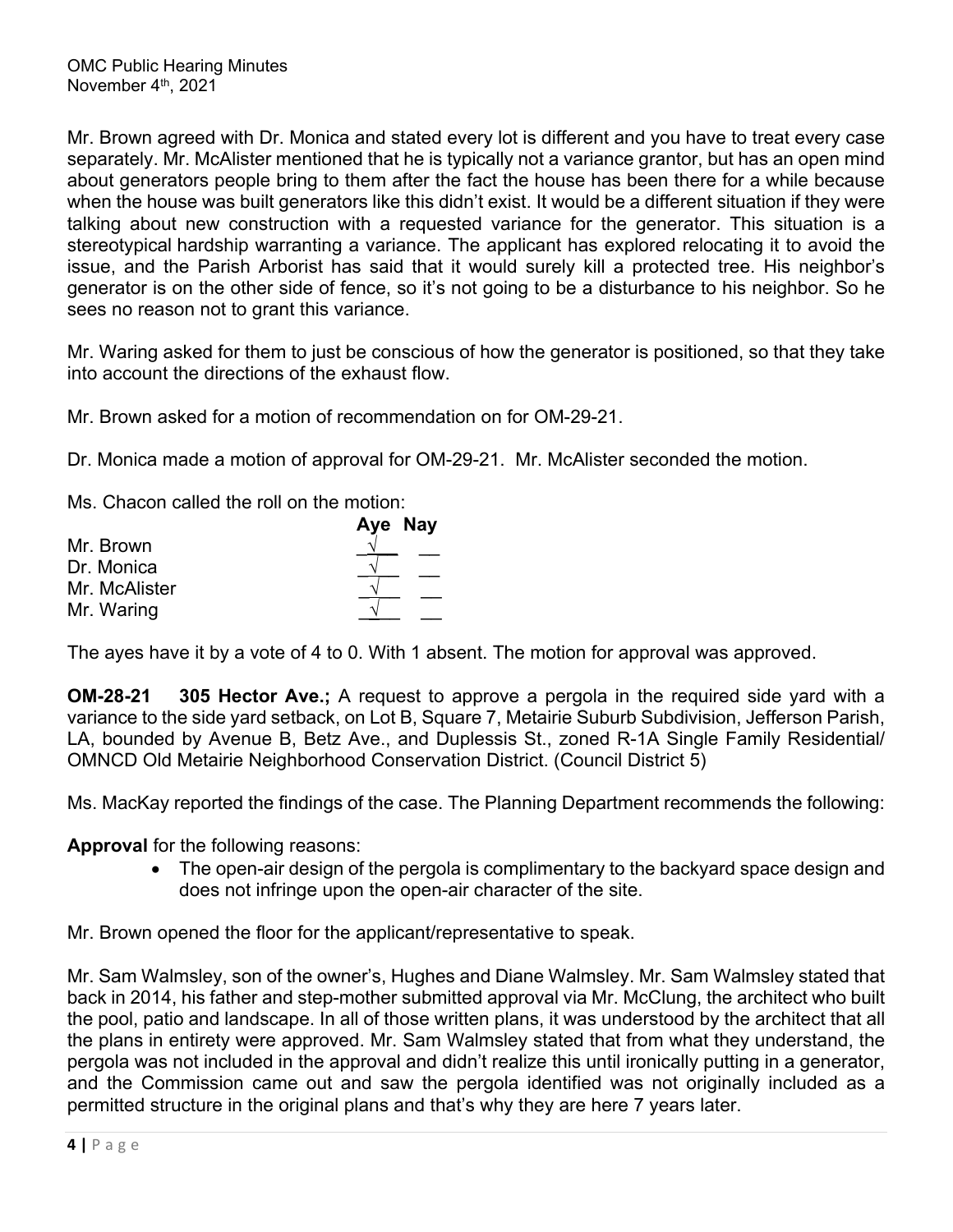Mr. Brown opened the floor for any proponents to speak.

Ms. Ninette Eastman, 213 Stella St., stated although she was there for other reasons, the Walmsley's are her friends. Ms. Eastman stated at the time that they built that, with the whole backyard development, this is when pergolas and things like that were kind of the "in" thing to put in your backyard. Ms. Eastman stated she doesn't think people realize that the pergola was not permitted at the time. And the fact that this is in open-air design and it's not really infringing other neighbors on the other side. Ms. Eastman also added that further down the street on Hector, there was an addition covered parking added to what she believes is 314 Hector. And when she was informed about it, she called Planning to see why it was allowed and they said it was for parking, they needed a covered area. And as in many cases, like all of our garages that don't hold cars anymore, that was given variances for, this particular covered parking areas is now a side room, it's all enclosed. This is a problem they talked about for a long time on this Commission. So, she thinks now to penalize them with an open-air and it will always be an open-air project, she thinks we either have to say 'no' to them and they go back and find all those other people or address as it is.

Mr. Brown opened the floor for any opponents to speak. There were none.

Mr. Brown opened the floor for comments from the Commissioners.

Dr. Monica stated that she hopes going forward with the filling of commissioners and with our new text study, that things like this will not occur again and she feels strongly that to penalize this family for what she views is egregious mistake that they had no control over is not the right thing to do.

Mr. Brown agreed with Dr. Monica and stated it's not like it was intentional.

Dr. Monica asked Mr. Brown if they can qualify with this vote that it will be the intention of this family not to ever enclose this while you were in residence this pergola?

Ms. Tolbert added if they needed to do any modifications they would have to come before us (not necessarily the commission but they would have to be reviewed by the Planning Department.)

Mr. Waring stated the pergola is a pretty thing and it looks like it's close to the wood fence and close to the house and he worries that to some degree that it might create a fire bridge. He stated he's not going to oppose it but he would recommend repainting it with a fire resistant paint, to prevent it from being a bridge to convey fire.

Dr. Monica made a motion of approval. Mr. McAlister seconded the motion.

Ms. Chacon called the roll on the motion:

|               | Aye Nay |
|---------------|---------|
| Mr. Brown     |         |
| Dr. Monica    |         |
| Mr. McAlister |         |
| Mr. Waring    |         |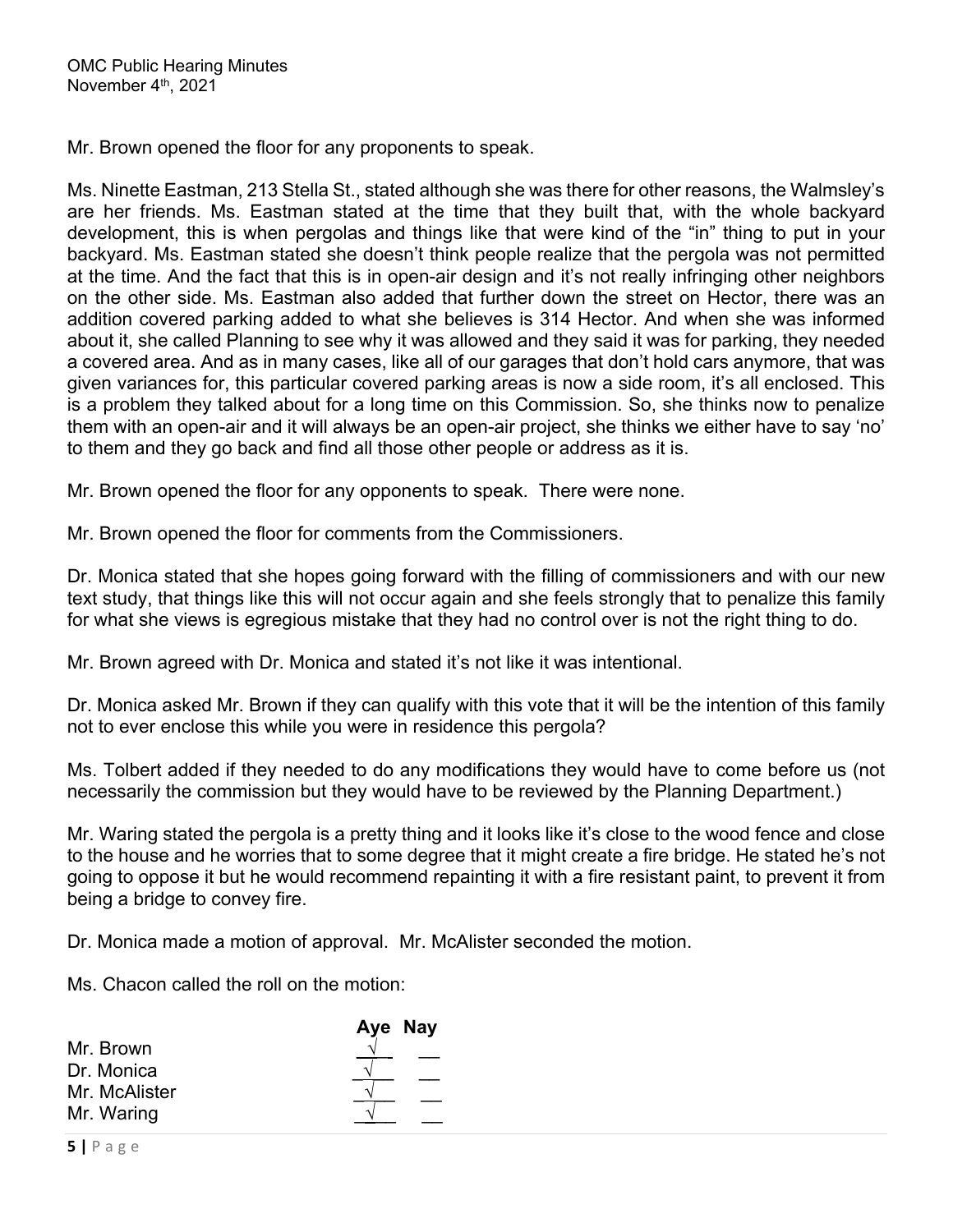The ayes have it by a vote of 4 to 0. With 1 absent. The motion for approval was approved.

**OM-32-21 450 Woodvine Ave.;** A request to amend OM-9-21 by increasing the pitch of the center roof, relocating the accessory structure, redesigning the front and rear porches, and changing exterior materials for the proposed dwelling on Lot 3A, Square P, Metairie Club Gardens Subdivision; bounded by the Metairie Golf Club & Golf Course & Duplessis St.; zoned R-1D Rural Residential District/ OMNCD Old Metairie Neighborhood Conservation District. (Council District 5)

Mr. Shariff reported the findings of the case. The Planning Department recommends the following:

**Approval** for the following reasons:

The proposal meets all requirements of the R-1D/ OMNCD.

Mr. Hebert stated the Planning Department received an e-mail yesterday afternoon (November 3rd, 2021) from the neighbors directly adjacent to the property located at 450 Woodvine Ave. Mr. Hebert read the e-mail into record. The e-mail identified three concerns, the use of HardiBoard in conjunction with other materials, concerned the roof height was excess of the proposed 33.50 ft., and the 16" Oak tree reflected on the Survey, Figure 3 is not reflected on the Site Plan, Figure 4. Mr. Hebert addressed all three concerns.

Mr. Brown opened the floor for the applicant/representative to speak.

Mr. Paul Fine, of 6 Ibis St., New Orleans stated they're looking to rebuild a new home in Metairie. As previously stated, their plans were previously approved as they worked with their architect and their contractor. They've concluded that they make a few design changes and as the Planning Department said, all of them fall administratively within the rules. They're not looking for any variances. The only one that is outside the ministerial approval is the roof in that the area of the center is 54% of the total roof space. Mr. Fine stated they're not asking to go above the 35 ft. height restriction. Mr. Fine stated they need that extra space in there to help with room for mechanical equipment, air conditioning, and hot water heaters and things like that. Also, there architect and designers just thought it was more aesthetically appealing. As far as the Hardie board, that was also something that when his contractor started to look at, thought it would be helpful because if you notice they have 2 sorts of one-story wings in the house and then the center structure, and to try to put bricks on top of that and have a brick ledge that holds it and not create water problems down the road or structural issues. They decided to make the change to the Hardie board and that was the reason for that. Mr. Fine stated the tree is protected, and it sits on the property line and it is currently fenced and protected and have no plans other than keeping it in place.

Mr. Brown opened the floor for any proponents to speak. There were none.

Mr. Brown opened the floor for any opponents to speak. There were none.

Mr. Brown opened the floor for comments from the Commissioners.

Dr. Monica asked if the pitch of the roof is within the code? It's not a variance? And the Hardie board is necessary because of run off with the bricks?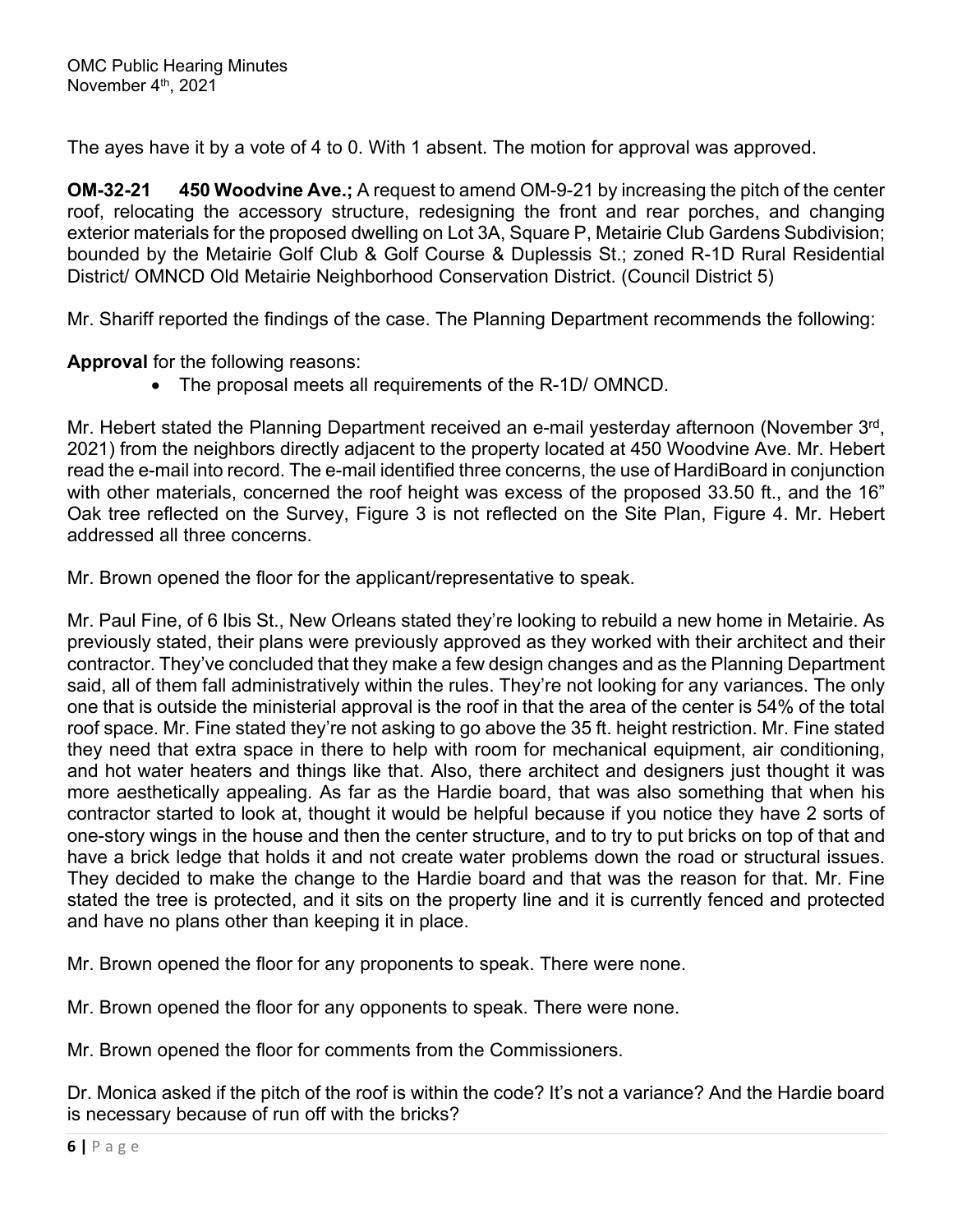Ms. Tolbert stated she deferred to the applicant on the use of the Hardie board but all of the proposed changes are within the code. Its just there are certain things on the code that trigger Old Metairie Commission review. Most of the changes, with the exception of the pitch of the roof, Planning Department could've approved ministerially without coming to the Commission. Because they are changing that pitch in the roof is what triggered the Old Metairie review.

Dr. Monica asked Mr. Fine if he would be willing to compromise on the Hardie board if the Commissioners gave him approval on everything else? She realized there's no variance but she wants to know if he would be willing to compromise on that?

Mr. Fine stated their original design had bricks going all the way up and stated that's frankly their preference. His contractor recommended that they not do that because the walls above that second story on both sides of the center, thinks it would be difficult to support that brick and also not create the risk of water going from that brick into the roof where it meets in the center. He stated he really defers to his contractor who is recommending they do not build in that fashion. He stated if it wasn't because of the roof they wouldn't be there anyway. Mr. Fine also stated it's only the small section above the roof pitch to the second story roof where the Hardie board's going to be, so it's not a tremendous amount of Hardie board. He states he rather keep it where they are.

Mr. McAlister stated the Hardie board is permitted, and they wouldn't even be there having that discussion, if it wasn't because of the pitch of the roof. And the pitch of the roof while it comes subject to our review, it's permitted, and it meets code.

Mr. Waring stated he agrees. The change in roof pitch is handsome and it adds to the massing of the building and its gravitas. He stated he applauds the change of the pitch in the roof. Mr. Waring asked Mr. Fine if he was planning to develop that attic at any point in the future?

Mr. Fine stated he wasn't. It was just for equipment.

Mr. Waring told Mr. Fine if he preferred bricks, there is an established detail for making that kind of connection using a steal lentil to carry the weight of the brick and it's done fairly routinely, he should talk with his contractor. He understands why his contractor would want to do the Hardie boards, since it's a much easier and simpler solution. However, it's much more attractive to have the entire thing be done in brick.

Mr. McAlister made a motion to recommend approval. Mr. Waring seconded the motion.

Ms. Chacon called the roll on the motion:

|               | Aye Nay |
|---------------|---------|
| Mr. Brown     |         |
| Dr. Monica    |         |
| Mr. McAlister |         |
| Mr. Waring    |         |

The ayes have it by a vote of 4 to 0. With 1 absent. The motion for approval was approved.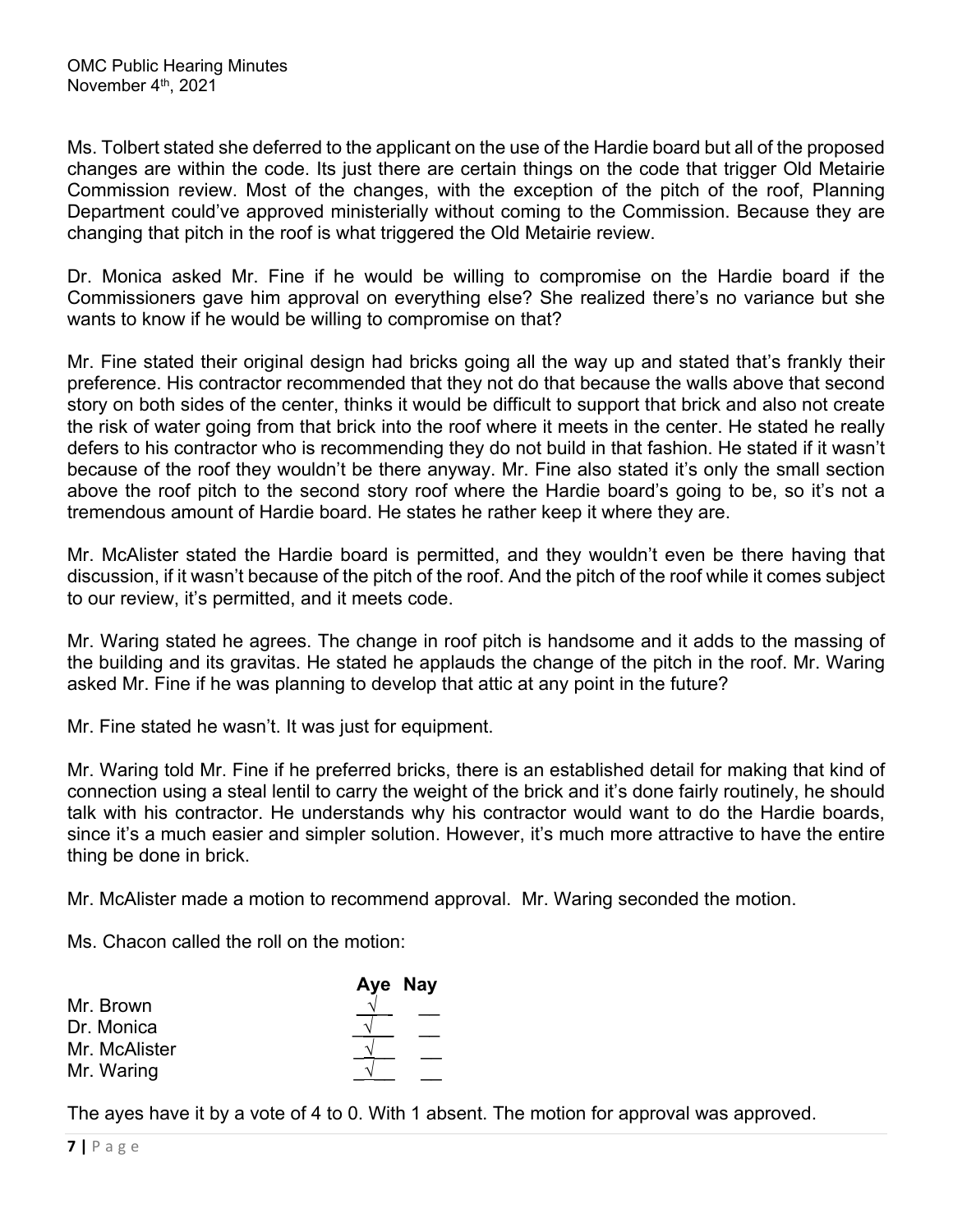**OM-34-21 311 Iona St.;** A request to amend the approved site plan for OM-24-21 to locate a pool, pool equipment, and generator in the required rear yard, on Lot C, Square 8, Metairie Suburb Subdivision, Jefferson Parish, LA, bounded by Avenue B, Hector Ave., and Duplessis St., zoned R-1A Single Family Residential/ OMNCD Old Metairie Neighborhood Conservation District. (Council District 5)

Ms. MacKay reported the findings of the case. The Planning Department recommends the following:

**Approval** for the following reasons:

• The proposal meets all requirements of the R-1A/ OMNCD zoning districts.

Mr. Brown opened the floor for applicant or applicant's representative to speak.

Kelly Dacus, 428 Betz Place, stated her and her husband are in the process of purchasing the property at 311 Iona Street. Ms. Dacus stated she is just hoping to add the pool. She also stated they worked together with their contractor to follow all guidelines of the OMC.

Mr. Brown opened the floor for any proponents to speak.

Sam Solomon, 404 Notre Dame St., he states he is the current owner and contractor of the property. Mr. Solomon stated the Dacus family are buying the home this month. He stated that just like Ms. Dacus stated previously, they did work with the pool subcontractors, to make sure everything was within the guidelines and follow any rules or regulations.

Mr. Brown opened the floor for any opponents to speak.

Tara Sutfin, property owner of 308 Hector Ave., stated she's adjacent a little bit on the rear side of the property. She stated she wouldn't call herself an opponent but she does have some concerns because there is going to be basically new ground to speak of water drainage and she's worried about water going into her property, since almost the whole property is taking up the natural ground, which would absorb the water. Ms. Sutfin also stated she knows that right next to her property on Hector Ave., many years ago when they built everything, they had put some concrete around above ground and was supposed to help with the drainage of the water and she doesn't know that it 100% does and doesn't know how far down it goes. Ms. Sutfin stated the house has been in her family for probably 100 years, but she took possession in 2015. Ms. Sutfin stated she only worries about the drainage issue, but she's aware that many people have swimming pools behind their houses. She stated she doesn't have any direct objection to that, it's just the drainage issue. And it looks to her, that there's not much room for what she can see, much less adding more concrete to it. Ms. Sutfin asked if there's any drainage kind of surveys or anything before something like this takes place just to make sure that her property is not going to be affected by that?

Mr. Hebert stated the owners would have to comply with the drainage. Certainly, would probably drain towards the Iona St. side.

Mr. Brown opened the floor for comments from the Commissioners.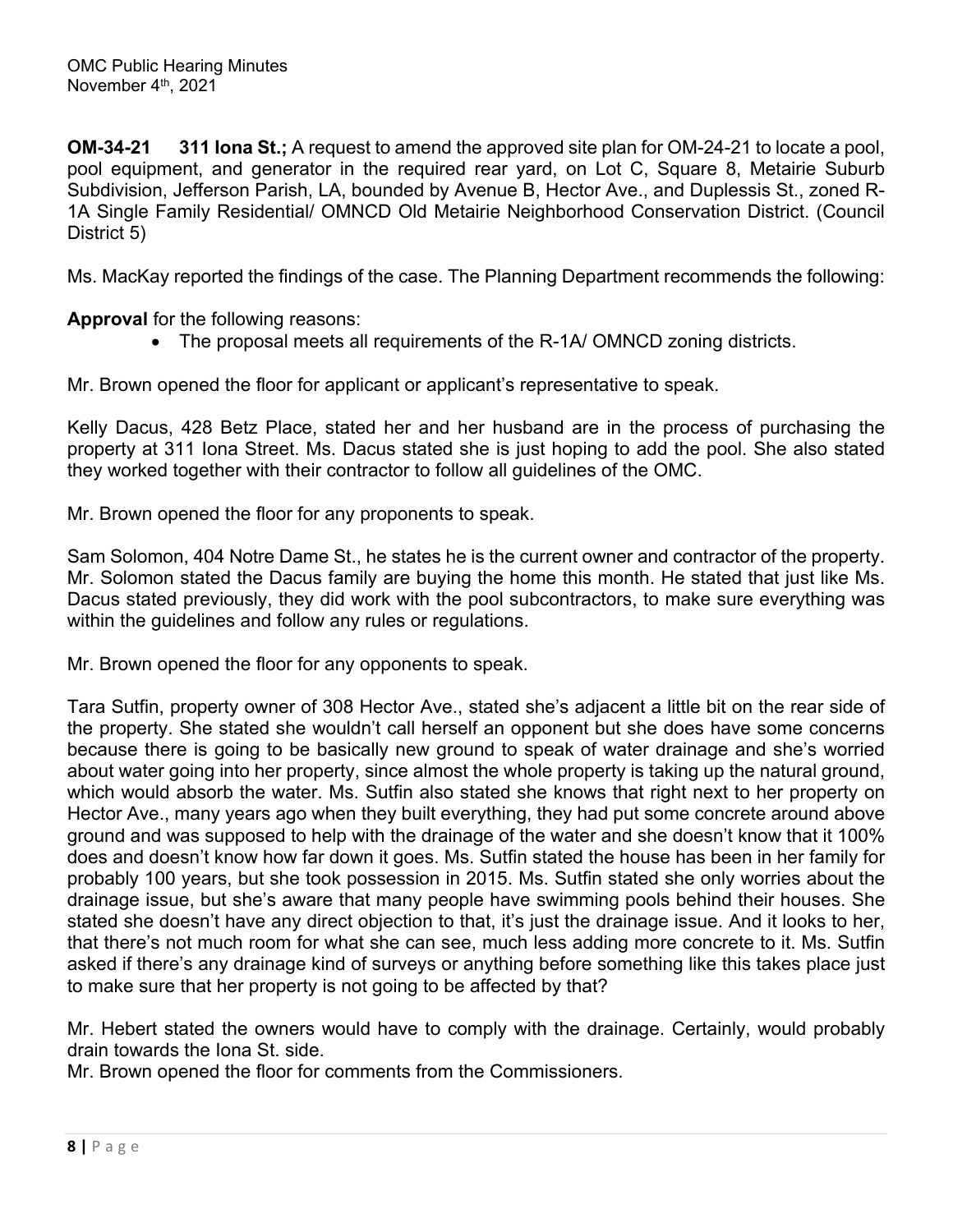Mr. Brown, Ms. Tolbert and Ms. Sutfin had a small discussion regarding the paving in the property and how there's no rule or regulations right now against paving a lot. Yet, there is a regulation that your lot needs to slope to the street, which is shown on the plans that were submitted that they are sloping towards the street. As to not run off into other properties.

Ms. Sutfin asked if the concrete wall that goes up is standard practice or if it's something that was done for any other reason?

Ms. Tolbert stated it may have been that they sold the lot, if she's talking about the chain wall. She also stated it's not always the way our natural drainage works. Building walls on every individual property isn't always the best because you might be draining on their property and you're not aware of it. She stated it's just the way water flows, because if you build a wall, then it stays in your property. Ms. Tolbert deferred to ask Mr. Solomon on what they are doing with drainage on the property or what their plan is to do for this, since it is a new construction?

Mr. Solomon stated when they bought the property, this was actually the lowest property against any adjacent neighboring property. The former owner actually had some pumps under her house trying to pump water out. So, when they tore the house down, they had to raise the property to fill at least enough in order to have 1 in. per 10 ft. Mr. Solomon stated they also put in a chain wall on three sides. So, there is a chain wall he thinks that's what she's referring to when she said concrete wall. Mr. Solomon stated that goes all the way around the property. And then in addition to that, they do have subsurface drainage for all the down spouts that are tied in from the accessory structure and the main home, as well as they have additional catch basins that would be in the coping or decking around the pool. He stated they have taken all the necessary steps to make sure that no water would drain unto a neighboring property. He stated they did everything they could on their end.

Mr. Waring stated it's a fundamental preceptive of requirements for construction that you can't drain onto your neighbors' properties, so any plan is really designed so that you're draining away from the property lines towards the front. He does agree that it does look like an awful lot of paving. He stated he would love to see some of that paving become semipermeable to help capture some of the rain runoff. He stated a lot of people are starting to understand that the greater New Orleans area is sinking partially, as a result of pumping out all of the runoff as opposed to letting a significant amount of it percolate through to underneath. The City of New Orleans created a series of regulations. Mr. Waring thinks there is such a thing as a drainage plan that is done fairly routinely by civil engineering, it is required on commercial projects but not on residential which he would appreciate. Mr. Waring stated nonetheless, the lesson remains to the extent that we can retain, detain, and percolate water on property that's always preferable for the longevity and that the existential continuance of our neighborhoods. Mr. Waring added if the paving hasn't been executed yet, he would recommend to the applicant that they give serious consideration to percolating paving options, which can actually be quite attractive.

Dr. Monica added that in the new OMC regulations when it's approved, we are going to have a 40% paving permeable front yard, side yard issue requirement.

Ms. Tolbert stated we do have the Old Metairie study. Also, the Parish is working on a green infrastructure plan that will look at coverage requirements for residential. We are not at the point of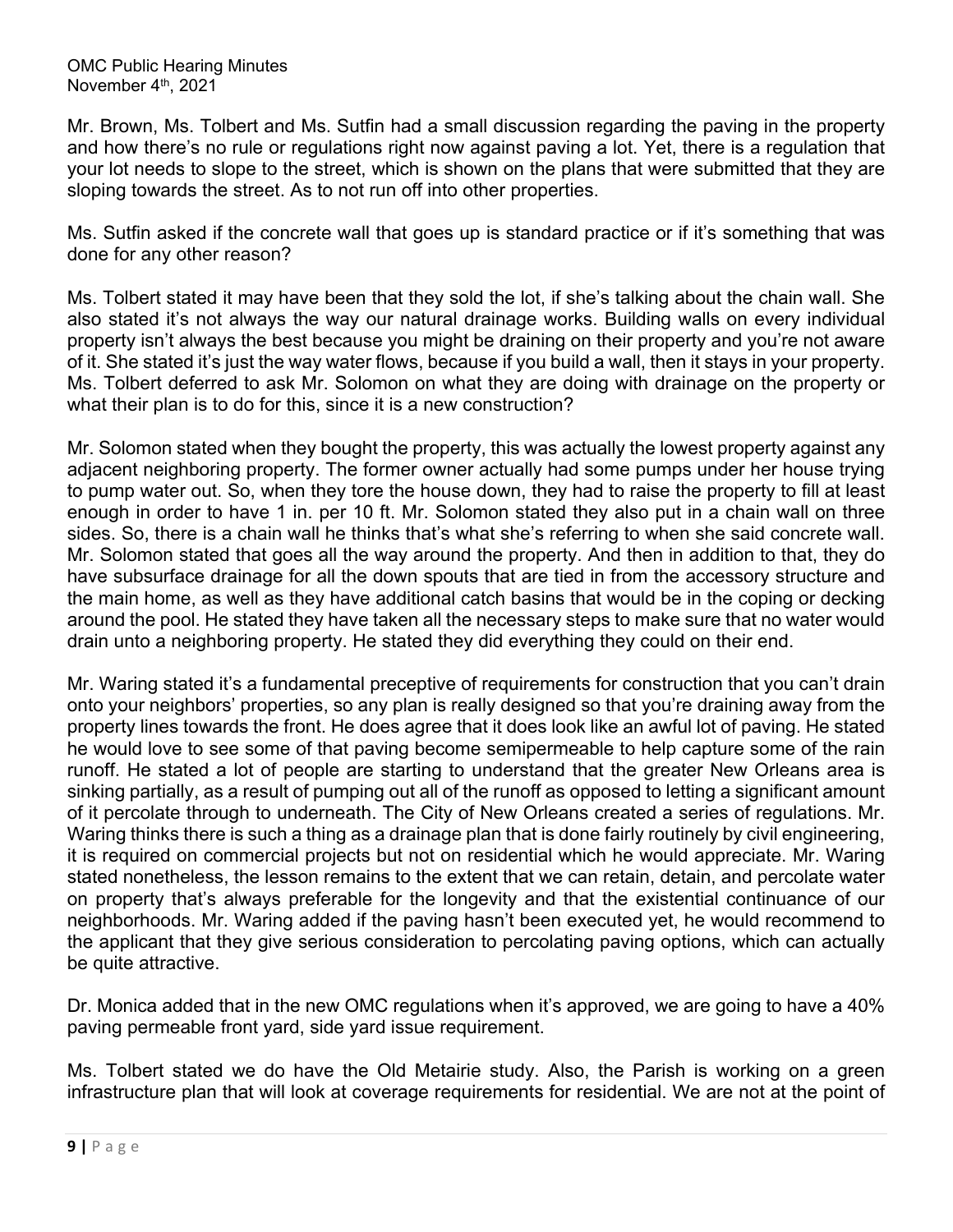requiring detention for residential but definitely it's something that is going to be considered in the future.

There was a small discussion between Dr. Monica, Mr. Solomon and Ms. Sutfin regarding the chain wall and how it helps prevent water going in to other properties.

Mr. McAlister made a motion to recommend approval. Mr. Waring seconded the motion.

Ms. Chacon called the roll on the motion:

|               | Aye Nay |
|---------------|---------|
| Mr. Brown     |         |
| Dr. Monica    |         |
| Mr. McAlister |         |
| Mr. Waring    |         |

The ayes have it by a vote of 4 to 0. With 1 absent. The motion of approval was approved.

**TXT-2-21** A text amendment of Chapter 33 Unified Development Code and Chapter 40 Zoning of the Code of Ordinances of the Parish of Jefferson related to the Old Metairie Neighborhood Conservation District; to reformat sections of the Code, clarify existing regulations, and establish new standards and procedures when necessary to support the purposes of the OMNCD, and provide for related matters; as authorized by the Planning Director on October  $2^{nd}$ , 2014. (Parish-wide)

### **Discussion of OMNCD Text Study**.

Ms. Gesser stated she gave a full presentation of the OMNCD study at the last OMC meeting (October  $7<sup>th</sup>$ , 2021). Ms. Gesser stated she would focus on the follow-up to some of the comments that were made on the last meeting.

Ms. Gesser addressed the mounds of fill that were mentioned at the last OMC meeting by the Commissioners.

Ms. Gesser stated that one of the things we are working on is a follow-up study on tree preservation. And as part of our preliminary recommendations, we decided to halt making an official recommendation on tree preservation.

Mr. Brown opened the floor for any proponents to speak. There were none.

Mr. Brown opened the floor for any opponents to speak. There were none.

Mr. Brown opened the floor for comments from the Commissioners.

Mr. Brown stated he had a meeting last night with Jennifer Van Vrancken's office about some flooding at his house and other areas, and it was brought up that after the storm, Jefferson Parish came to a lady's house on Northline and cut down one of her trees that she did not want removed. Mr. Brown stated the lady asked what were the requirements or the steps the Parish has to go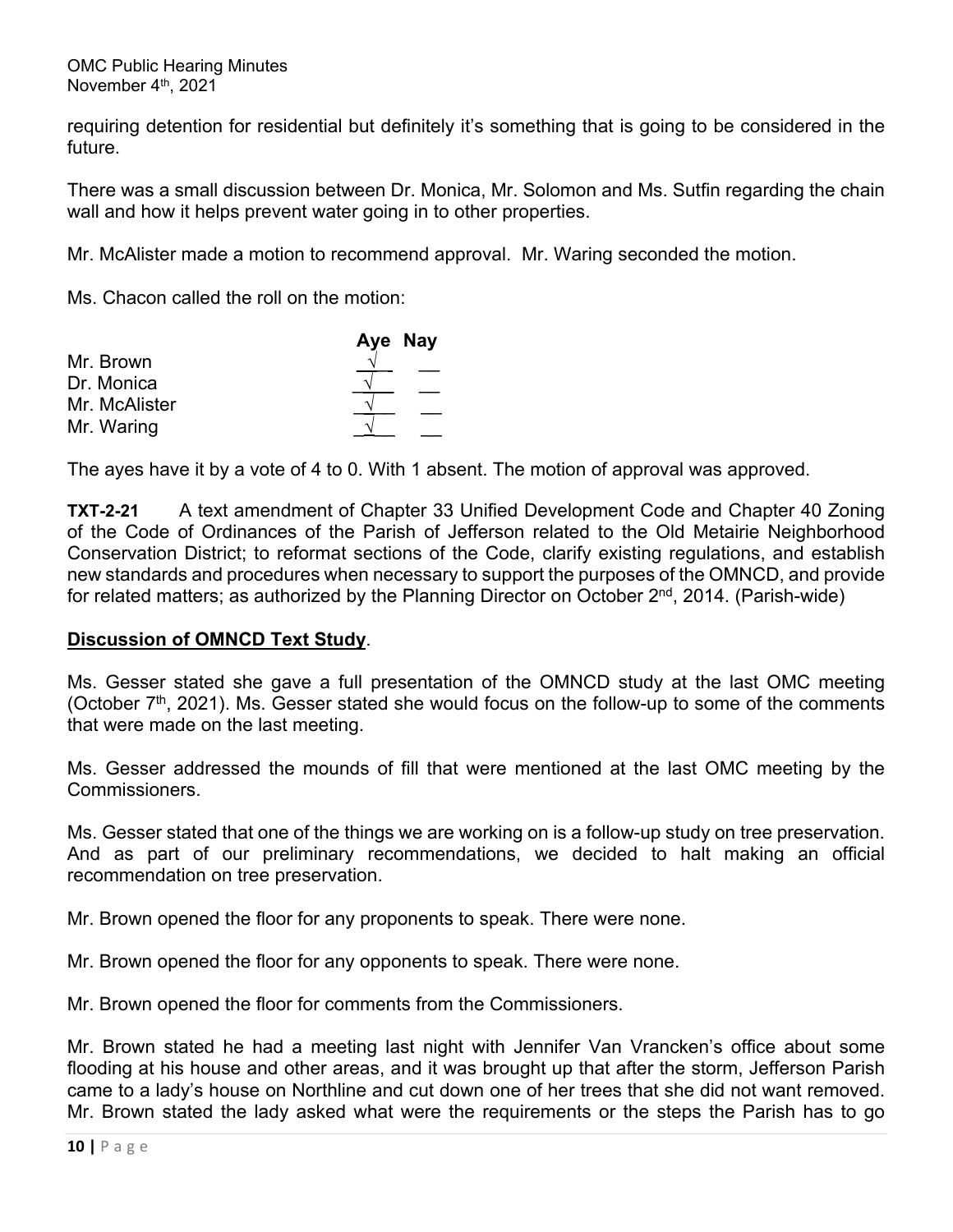through to cut down trees and he stated he's pretty sure the Parish can cut down trees whenever they want. He also stated the lady was very upset and said she thought maybe there should be requirements for the Parish to cut down trees.

Mr. Waring added he would think the Parish has the right to clear trees that are going to interfere with utilities and that sort of thing.

Ms. Tolbert stated we do have the tree preservation study going on. It's taking a little bit of a deeper dive.

Ms. Gesser stated we are as part of the study meeting with Parkways to address this issue.

The Commissioners stated that after the storm a lot of trees were being cut down, and people were exploiting the confusion and nobody was paying attention to that and would also want that matter to be addressed.

Mr. Waring asked if there's any way of requesting Parks and Parkways to start making an assessment of trees that were removed illegally during that time?

Ms. Tolbert stated we can ask what their practices are.

Ms. Ninette Eastman stated there was a tree survey done a couple of years back, something with code being involved with the removal of debris in the streets after they cut down all these big trees, and it seems no one can tell you who is responsible for it.

Mr. Waring stated he would be surprised if Parkways doesn't have a similar sort of standard that if they remove a tree, they plant two more.

Ms. Eastman asked if they can make it to where they have to put it on the property?

Ms. Gesser stated that would be the intent, they would check a tree out within the buildable area, they would put another tree on their property. We don't have that completely finalized yet, but that's kind of the approach that we're leading towards.

Ms. Gesser addressed Mr. Webber's question regarding the projections into the front yard. She stated currently the OMNCD does not allow porches, decks, solid fences and other additions to intrude into the front yard. There is a Parish-Wide exception, which allows unenclosed porches, terraces or other stuff to extend 10 ft. into the front yard and 5 ft. from the lot line. She stated this is actually something that has been applied in the district. In terms of the lot coverage, Ms. Gesser stated we are proposing a minor change in the wording. She thinks in the provision that in the code language, we were restricting hard-surface paving and other impervious surfaces to 40% of the front and corner side yard. And as they were looking at the green infrastructure, that actually may include some permeable paving. So, to clarify and to make sure that we are really focused on the impervious paving, they've proposed a minor change in the wording of that provision.

Ms. Gesser stated that one of the things Dr. Monica had raised when she met with her was we don't specifically require that the remaining 60% be green space. And to kind of take her concerns into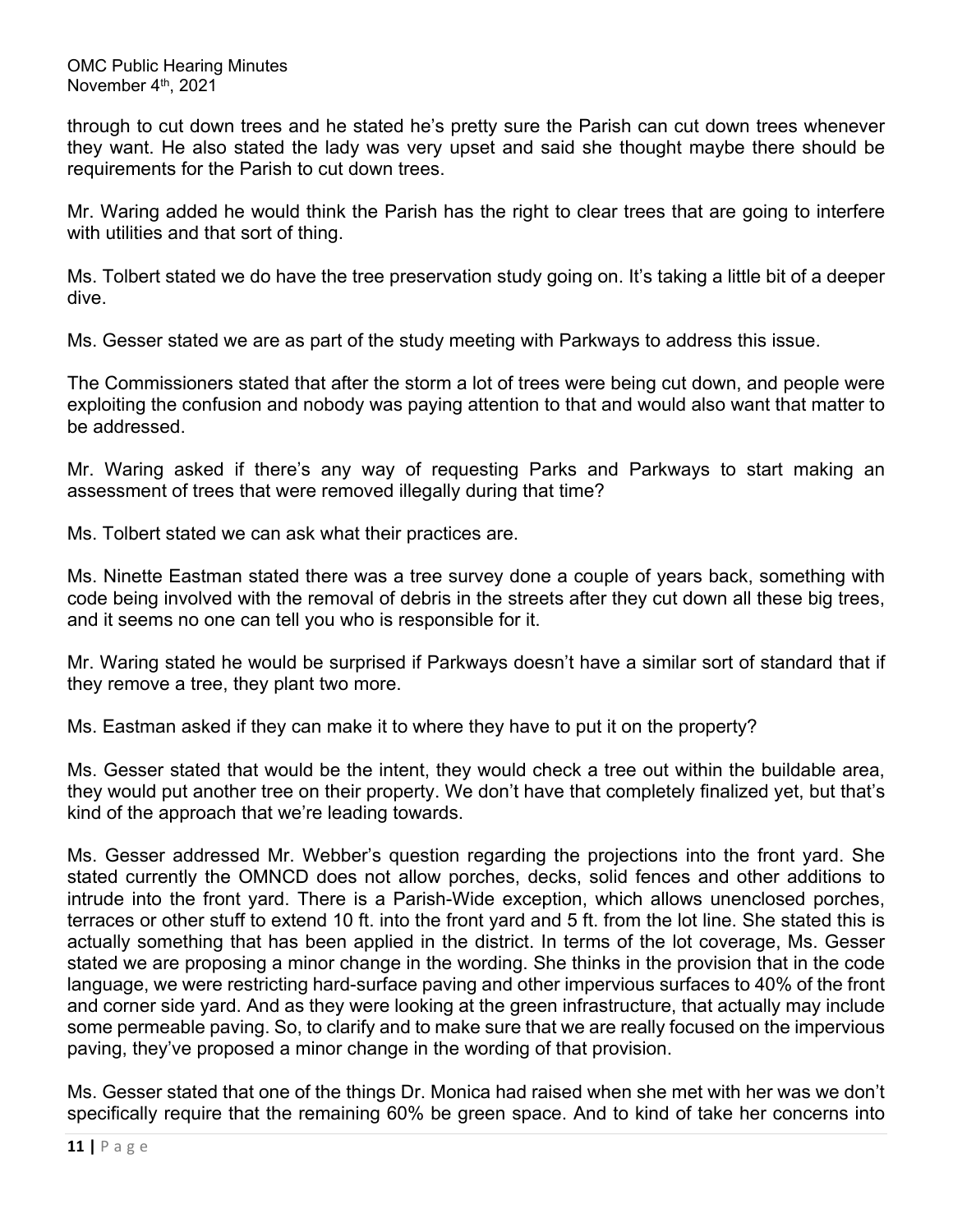consideration, they've actually included green space into the purpose statement. Ms. Gesser stated they're proposing to promote and encourage the use of green space to help produce run off. She stated she also included in the proposal some general development review standards that would allow the Commission and the Planning Department to make recommendations based on the purpose statements.

Mr. Waring stated he would caution that permeable paving systems are actually semipermeable. So, they may block up 60% of the percolation that would happen with variable ground. So, they're still at 40% of it through, so he thinks it depends on the semipermeable paving options that you utilize and perhaps there might be some way to take into account the percolation factor of the particular material that you're thinking about using and build that into the calculations for run off. He stated he knows this might make it a little more complex but he thinks that this idea of percolating as much in as you possibly can is really preferable. Although he likes the idea of encouraging permeable and semipermeable materials, he would think that maybe perhaps an option might be to give a credit for permeable, a certain percentage.

Dr. Monica told Ms. Gesser they've all done an amazing job. She stated this is such an important document, to set the tenner of how we go forward in this committee when they're all long gone, and to preserve the green space in Metairie. She stated she understands and appreciates what they've tried to take into her comments. Dr. Monica asked why can't we just complete the equation under new issues on page 55? 40% minus 100% is 60% to be allocated to green space, plants, grass. And the reason why she's pleading for that is because this is her last, she would like to see this the last legacy of this committee, that we preserve green space. And she stated you can't see the side yard behind gates but when people walk down the street they love Old Metairie because of the green space. Dr. Monica asked why can't we be bold enough to hug the principal of green space and use it in the equation? Dr. Monica stated if we say "encourage", she knows this happened in another committee with another city, where they used and art installation. It wasn't paving, it wasn't permeable but it was an art installation. They took up the whole space that could've been greenery with an art installation. Dr. Monica stated she wasn't trying to micromanage but she is in a way, because people will abuse it. And if anything, they are about what their Old Metairie is, and that is the trees and the green space. Dr. Monica stated she is pleading to actually be bold enough to say, "allocating 60%" not using the word "encouraging", because she's afraid they'll put an art installation in.

Ms. Gesser stated with that impervious surfaces, we actually have a definition in the code. Ms. Gesser stated she didn't have her book of codes with her but she thinks that it does cover those things. Ms. Gesser stated that the intent and the reason why they didn't go with the 60% is to allow people who did want to put permeable paving into a circular drive or be able to exceed as an alternative that 40% threshold and gives the people some flexibility and encourage the use of permeable paving when appropriate to help reduce runoff.

Dr. Monica asked but if they exceed the 40% then that cuts down on our green space. Dr. Monica asked how can we come to some sort of agreement about this? Dr. Monica stated she thinks this is huge and is very important. (Mr. Waring agreed.) Dr. Monica stated she can't vote for it unless she sees it. She thinks it's also important to have Mr. Webber's voice in here, and vote for it next time. Dr. Monica stated she would hate not voting for this because she can't live without that green space.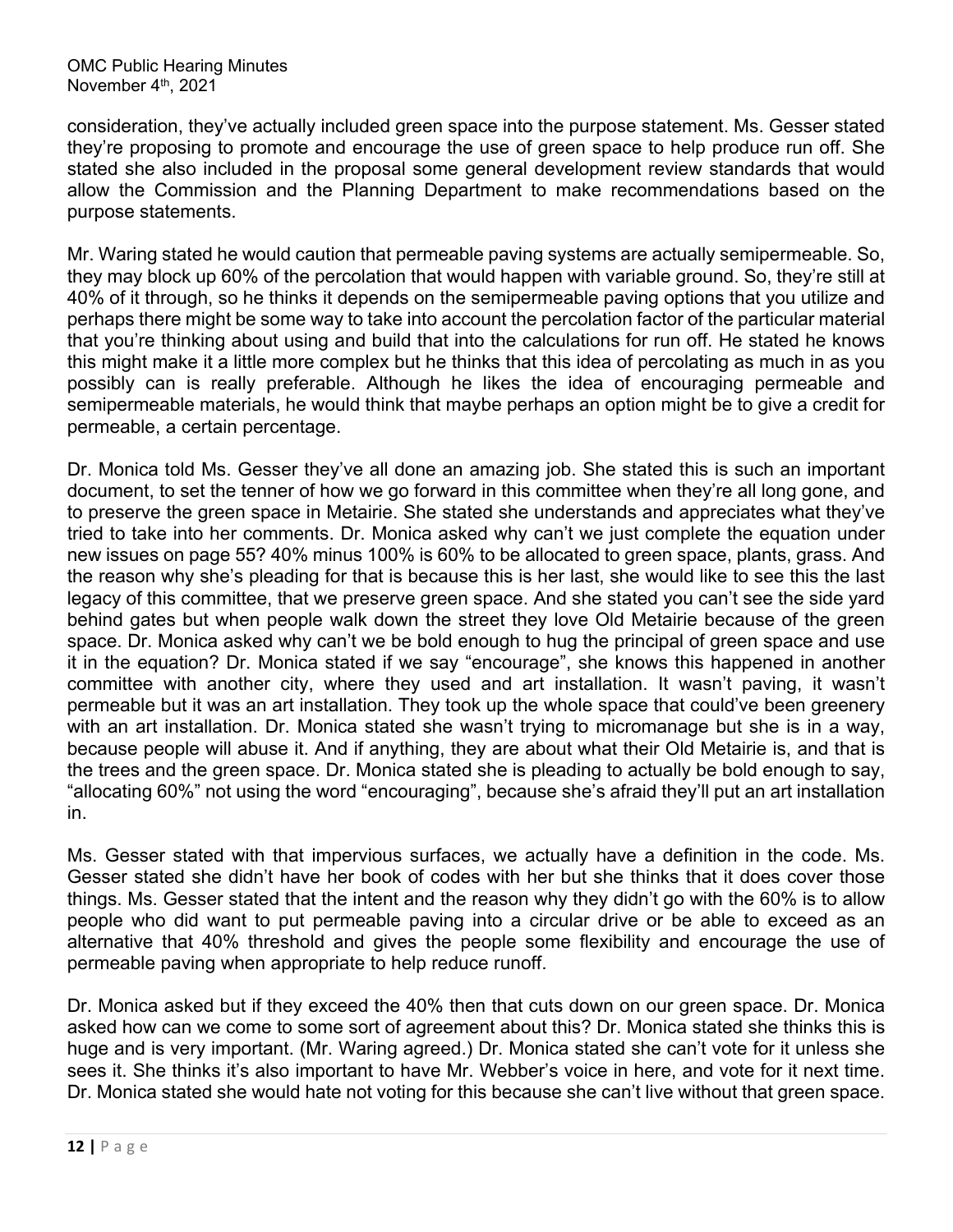Mr. Waring stated David Waggonner's work is seminal and foundational and so important. And he's sure David would be more than happy to come and discuss these concepts, these precepts. Mr. Waring stated he thinks he may be able to bring some light to this issue. He stated he thinks that the idea of promoting semipermeable, permeable paving systems; but how do we it in a way that will really spell a difference?

Ms. Tolbert stated she thinks one reason that we have the limitations on the paving is one that already exists in our code in the Old Bucktown District. It's also what New Orleans uses and other kind of local areas, it's a limitation on paving. She stated if we did move forward with the green space requirement she probably wouldn't do the inverse of the 60% just because if somebody did want to put in a permeable driveway that may exceed that. Ms. Tolbert stated she thinks we may want to take a little bit of a closer look of what that would be exactly.

Dr. Monica asked if we could come back to her with a percentage?

Ms. Tolbert stated it's up to the Commission if they would like to defer it. And she's stated she is interested to hear what the other commissioners feel about that. Ms. Tolbert stated we are doing a green infrastructure plan that's Parish-Wide, that is looking at a maximum coverage.

Dr. Monica stated she's been talking about this with Jennifer Van Vrancken and this committee since she's been on it for over three and a half years, and she's been told about this green space. She stated this is the only document that has come up. It may be too late, we may be behind the gate for the generators and variances but this is so seminal now. She is willing to compromise, but she wants something, a percentage.

Mr. Waring stated this is something the Old Metairie Commission can really lead. He stated we can serve as exemplars and help to form the language.

There was a discussion between the Commissioners and Ms. Tolbert regarding the importance of the percentage of this since it covers both the issues of green space and percolation. The commissioners want to give this one more try.

Ms. Gesser stated that's the reason why they wanted to include those slides, because they knew this is an important topic. She thinks it's really helpful to have the discussion of the members to gage what parts they should take and kind of guide the revisions of this section.

Ms. Gesser narrated the demolition proposal.

Mr. Brown asked if there was some way we could say if a hurricanes hits, you are responsible for making sure your lot is secure.

Mr. McAlister added there should be a set schedule for demolition with a start and a completion date, and a method for storage and removal of the materials.

Ms. Eastman agreed with Mr. McAlister and added if there could be some notification to the neighbors around of when something's going to be demolished because of parking.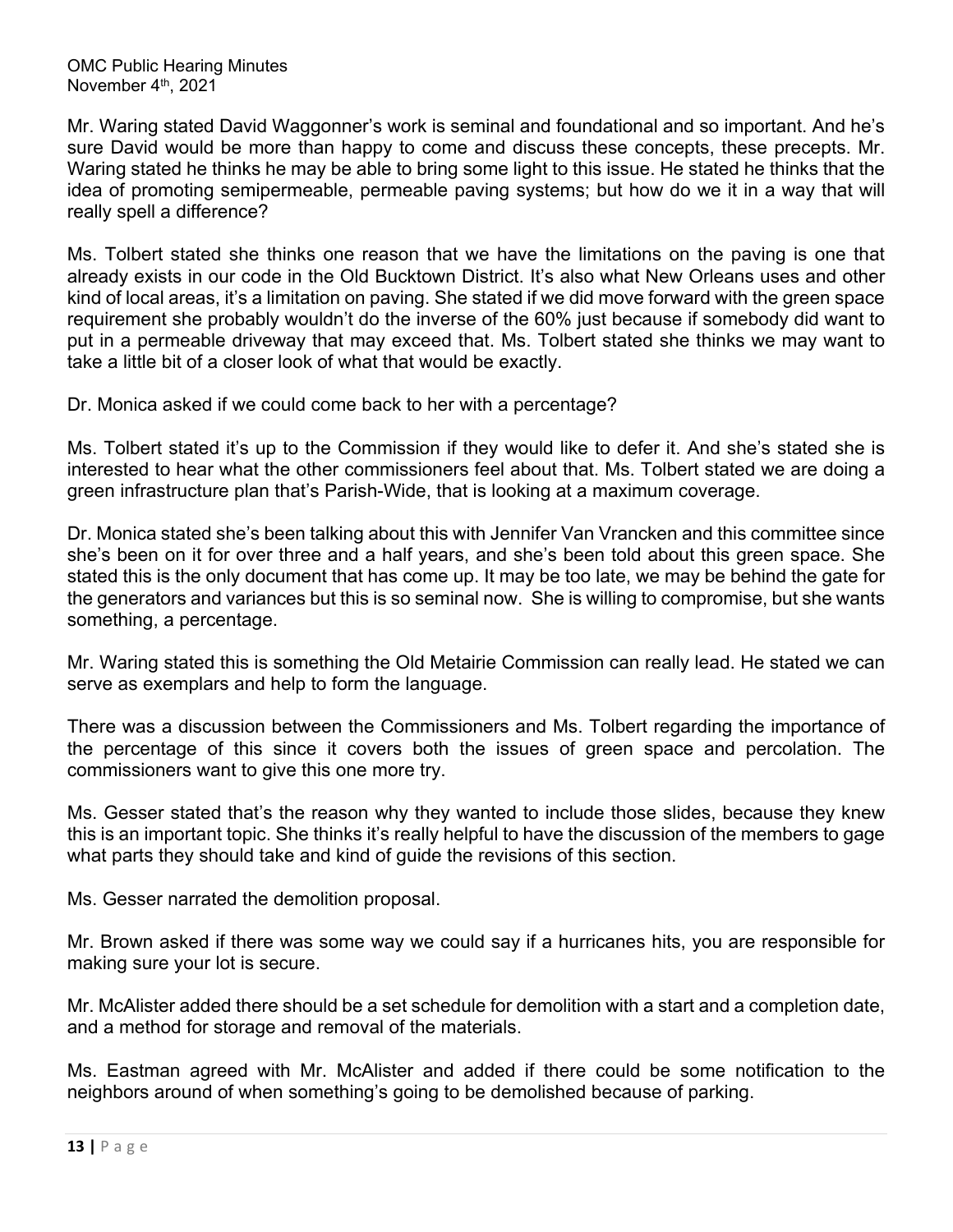Mr. Brown asked if there was some way we can make them have a size meter when demolishing?

Ms. Tolbert stated that those requirements would be more appropriate in the building code. She stated she doesn't know what sort of authority the commission would have over.

Mr. McAlister stated his suggestion is not for something to go into the ordinances for us to consider, it's just for Code Enforcement, and Building and Planning Department to consider.

There was a small discussion between Dr. Monica and Mr. McAlister regarding the OMC and its function to preserve that which is historic, and gracious and graceful about the Old Metairie Neighborhoods and that is the only reason why they have anything to do with demolition.

Dr. Monica stated Mr. Webber and herself, she believes are the only two who oppose to not reviewing demolition on this committee. She stated they want to keep reviewing demolition in this committee.

Mr. Waring stated we have to remember preservation starts today. By preserving something of significance today, we create tomorrow's important historic neighborhoods. So, there is a real role that this commission can play. He stated it's hard to assess, him as an architect, the decision to demolish until you know what the future plans are for the property and to some degree maybe except for special circumstances where you have demolition by neglect.

Ms. Tolbert stated when we met previously and we discussed this with the commission, essentially the big issue is that we have never historically denied a demolition. So, we don't really have any criteria or standards by which to evaluate a demolition. We proposed three options, option 1, being just giving it completely over to Code Enforcement since it's a building permit thing and it doesn't come to Planning. Option 2, which was looking at just keeping those structures that are historic, keeping the Old Metairie review for those. And option 3, the full commission review but because there are so many varying ages of structure and because it does add a significant time to the process, she believes option 2, which Ms. Gesser has come up with would be a compromised solution where we are reviewing to confirm the age of the structure, if it could potentially be historic, but at the same time there's a lot of newer structures that may not be contributing. And we're not a historic district.

Dr. Monica stated she spoke with Ms. Van Vrancken and she will tell you that Metairie Road, there is some backup that this was a historic, is a historic area, or potentially historic area.

Dr. Monica and Mr. Waring had a small discussion about the importance of recommending approval or denial, since they are making their voices heard.

Ms. Gesser narrated the changes that were made in the wording in the book of codes.

Dr. Monica made a motion to recommend deferral. Mr. Waring seconded the motion.